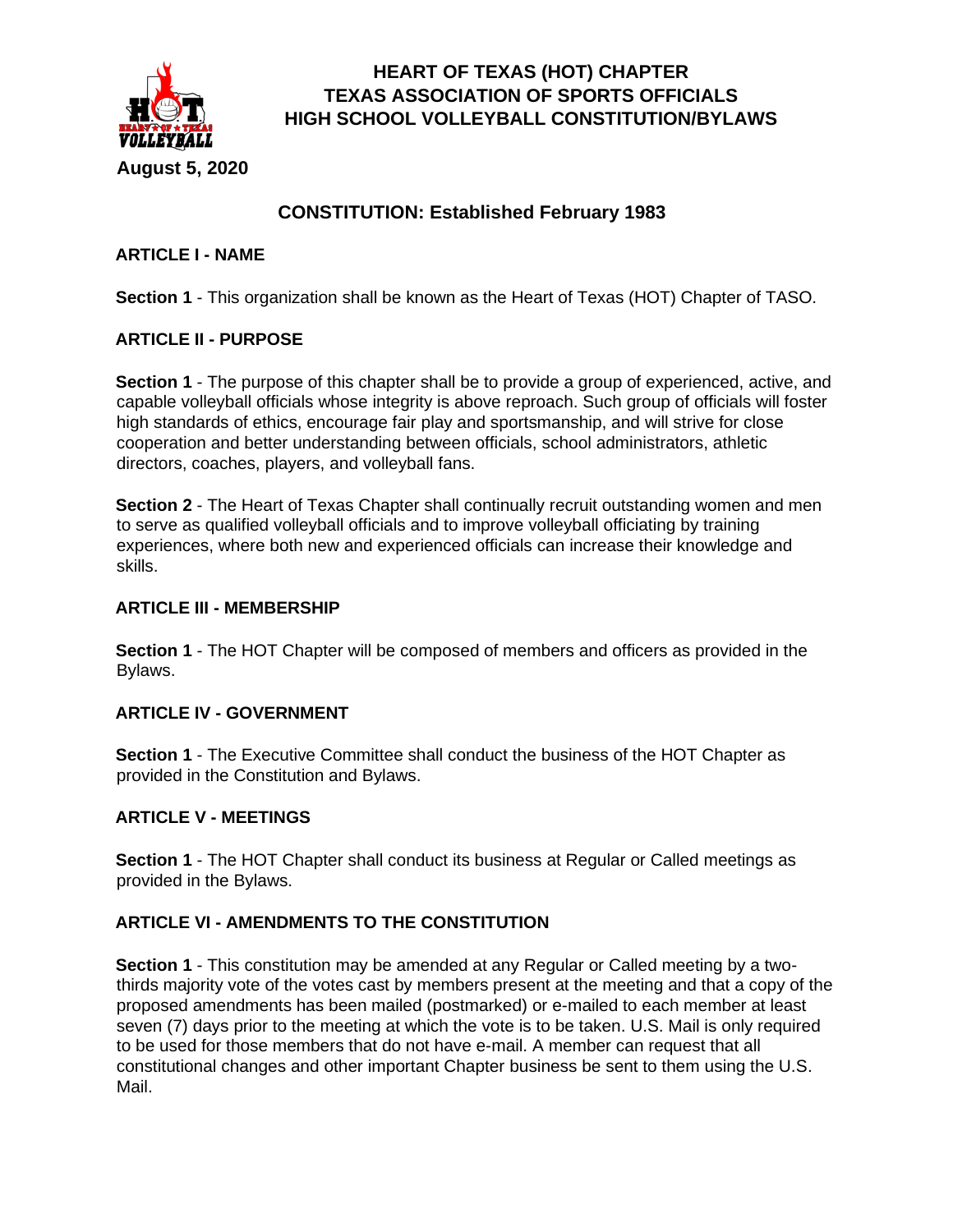## **ARTICLE VII - EFFECTIVE DATE**

**Section 1** - This constitution shall become effective immediately upon adoption by a two-thirds majority vote of the members present at a general membership meeting.

# **BYLAWS: Established February 1983**

#### **ARTICLE 1 - MEMBERSHIP**

**Section 1** - Membership of the HOT Chapter shall be designated Certified (minimum of 7 years completed), Approved (minimum of 2 years completed), and Registered members (1<sup>st</sup> and 2nd year) IAW TASO Policies.

**Section 2** - Membership in the HOT Chapter must meet all qualification/requirements to become a member in good standings. In order to be a member in good standing of the HOT Chapter a member must; 1) have paid all TASO and Chapter dues and or fees, 2) have a current annual test score of 70 or higher on file, 3) have attended an annual state meeting or district clinic for the current season, 4) attend at least 1/2 of the scheduled meetings to date with excused absences and 5) MUST work a scrimmage (with no exception) or pay a fee. Only members in good standing are allowed to vote, hold office and officiate matches.

**Section 3** - All members must have a HOT Chapter application form and a TASO Conflict of Interest Policy letter on file with the Chapter Recording Secretary.

**Section 4** - Each member of this organization shall be required to accept the responsibilities of the current Constitution and Bylaws.

**Section 5** - Assignments will be made using an assignment software as determine by the Executive Committee.

**Section 6** - Each member must input their availability into the authorized assigning software prior to the start of the season and anytime there are changes to their availability. Members that do not input their availability may not be assigned matches. The Assignment Secretary will make every effort to assign officials to matches at least 2 weeks in advance. If a member fails to contact the Assignment Secretary for any issues with their assignments and fails to fulfill an assignment, the member owes the highest match fee to the chapter for that assignment. If the Executive Committee finds the reasons for the absences inadequate, they may recommend disciplinary action for the member as provided in Article III, Section 4 of the Bylaws.

**Section 7** - Annual dues must be paid by each Chapter member, with the exception of the current elected officers, to the Chapter Treasurer by the end of the first meeting of the season. Any member who does not comply with this requirement will not be a member in good standing and will NOT be assigned matches until such dues are paid. Annual HOT Chapter dues are good until the first meeting of the next year. Any member that cannot meet this requirement must request acceptance from the Executive Committee in writing. All requests will be voted on by the Executive Committee and the member notified in writing within 72 hours.

**Section 8** - Each member of the HOT Chapter shall refrain in any manner whatsoever from soliciting or accepting requests for volleyball matches from any person other than the Assignment Secretary. Any member of the HOT Chapter who receives any requests directly from a coach, school official, TASO or any other person or agency, must immediately contact the Assignment Secretary and President to inform them of that fact.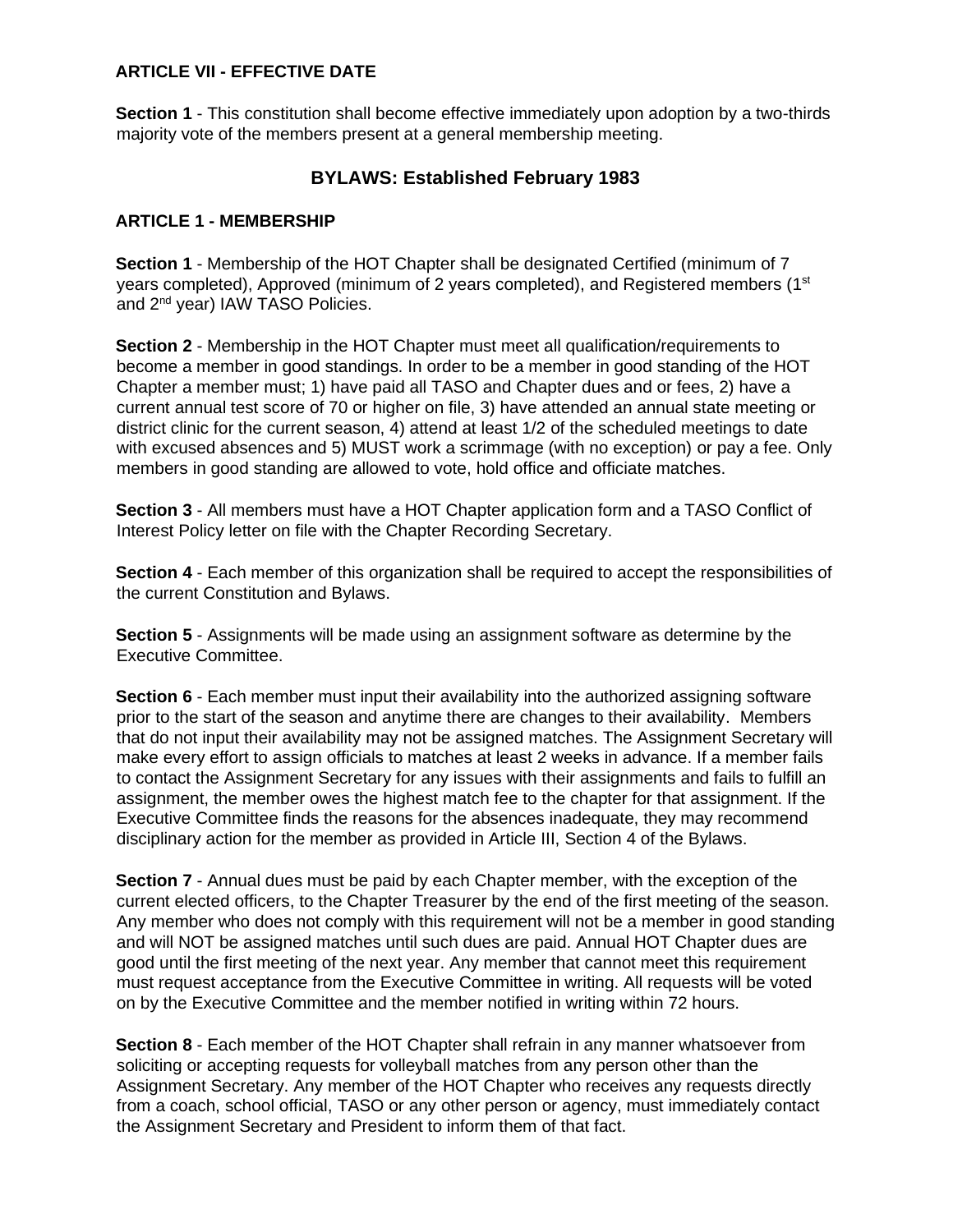**Section 9** - Each Chapter member must possess all the necessary equipment and wear the uniform prescribed by the National Federation of State High School Associations and TASO.

**Section 10** - Each member must cooperate in the fullest extent with the Executive Committee in the investigation of any matter.

# **ARTICLE II - OFFICERS AND THEIR DUTIES**

**Section 1** - The officers of the HOT Chapter shall be a President, Vice President, Assignment Secretary, Treasurer, Recording Secretary, and Parliamentarian. These officers execute the duties herein provided.

a. The Parliamentarian is a non-voting member of the Executive Committee.

**Section 2** - Duties and responsibilities of the President.

- a. The President shall preside at all meetings of the HOT Chapter and shall be responsible for all negotiations on behalf of the chapter.
- b. The President shall be the Chairman of the Executive Committee and preside at the meetings of this Committee.
- c. The President shall have the power to appoint any committee necessary to assist in performing the duties of the President.
- d. The President of the HOT Chapter shall attend the annual TASO VB state meeting to represent the Chapter. Other officers may be asked to attend.

**Section 3** - Duties and responsibilities of the Vice President.

- a. The primary function of the Vice President shall be the Program Chairman, overseeing the training of all new officials. In addition, he/she shall perform the duties of the President in the absence/inability of the President.
- b. Shall stand as the Rules Interpreter within the Chapter.

**Section 4** - Duties and responsibilities of the Assignment Secretary.

- a. The Assignment Secretary will make assignments from the roster of members in good standing.
- b. It shall be the duty of the Assignment Secretary to receive all requests for officials from supported schools. Shall be responsible for keeping all schedules, requests and related correspondence. Such records are to be available to any member upon request.
- c. May officiate in any volleyball match provided he/she meets the same requirements as any other Chapter members.
- d. The Assignment Secretary shall send out a contract/agreement and a pay sheet to each school supported by the chapter each year. A reply should be received from each school or ISD agreeing to the contract/agreement, the current match fees, and mileage rates. Each school should submit their schedule for the next season with their reply to the contract/agreement.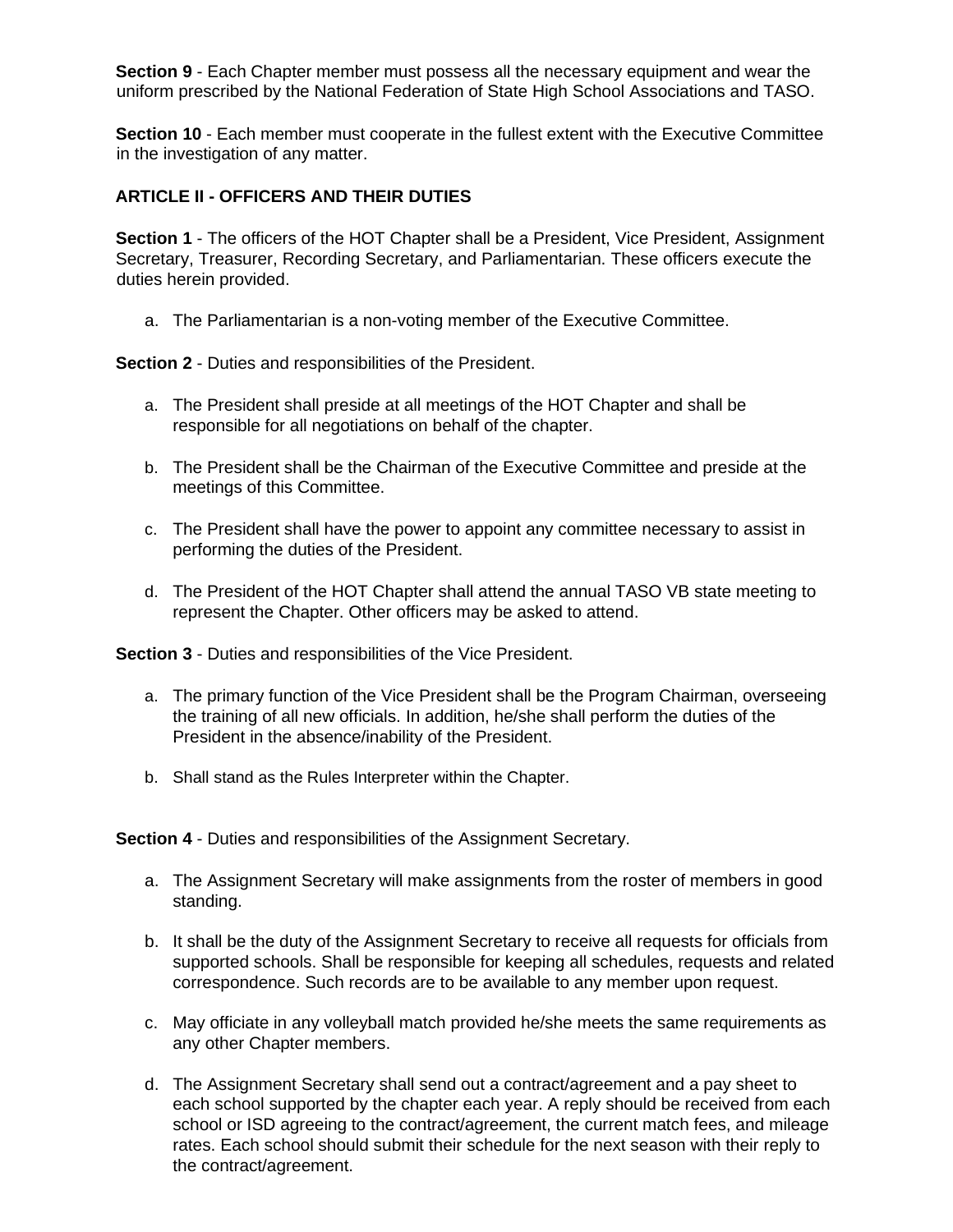- e. The Assignment Secretary shall make match assignments in accordance with the Chapter Assignment Policy.
- f. The Assignment Secretary may conduct assignment duties at any time as needed.

**Section 5** - Duties and responsibilities of the Treasurer.

- a. Shall be the Treasurer of the HOT Chapter and be in charge of all funds. Will keep complete records of the Chapter's financial business, give receipts to members for any expenses paid, and receive receipts from any member requiring reimbursement. The Treasurer may disburse funds for any normal expenses and for the President and Assignment Secretary at the State meeting. The President must approve all other payments out of the Chapter funds. These records shall be available to any member at any time.
- b. Shall present a written financial statement at each general meeting.

**Section 6** - Duties and responsibilities of the Recording Secretary.

- a. Shall keep the minutes of each meeting and read the minutes of the preceding meeting at each meeting unless dispensed with by a majority vote.
- b. Keep records of the following: training session attendance, chapter meeting attendance, state meeting and district clinic attendance, a member's annual test score and an accurate roster of the current membership.
- c. Process new member applications and current member renewals each year, obtain members TASO ID numbers and status and coordinate with TASO for any membership issues.
- d. Ensure that each member has a signed HOT Chapter Membership Application and a TASO Conflict of Interest policy letter on file.

**Section 7** - Duties and responsibilities of the Parliamentarian.

- a. Will serve as a consultant to the presiding officer and members and provide guidance regarding parliamentary procedure at all general meetings.
- b. The Parliamentarian shall be appointed by the Executive Committee for a 2-year term. Parliamentarian can serve consecutive terms.
- c. Will attend all Executive Committee meetings and serve as a consultant.

# **ARTICLE III - EXECUTIVE COMMITTEE**

**Section 1** - The Executive Committee shall be composed of members including the President, Vice-President, Assignment Secretary, Treasurer, Recording Secretary, Parliamentarian, and one member of the HOT Chapter elected from each of the three membership classifications in the Chapter. The duties and responsibilities of the Executive Committee shall be to take an initiative and make recommendations to the HOT Chapter in regard to:

a. Proposing the time, place, and length of regular meetings.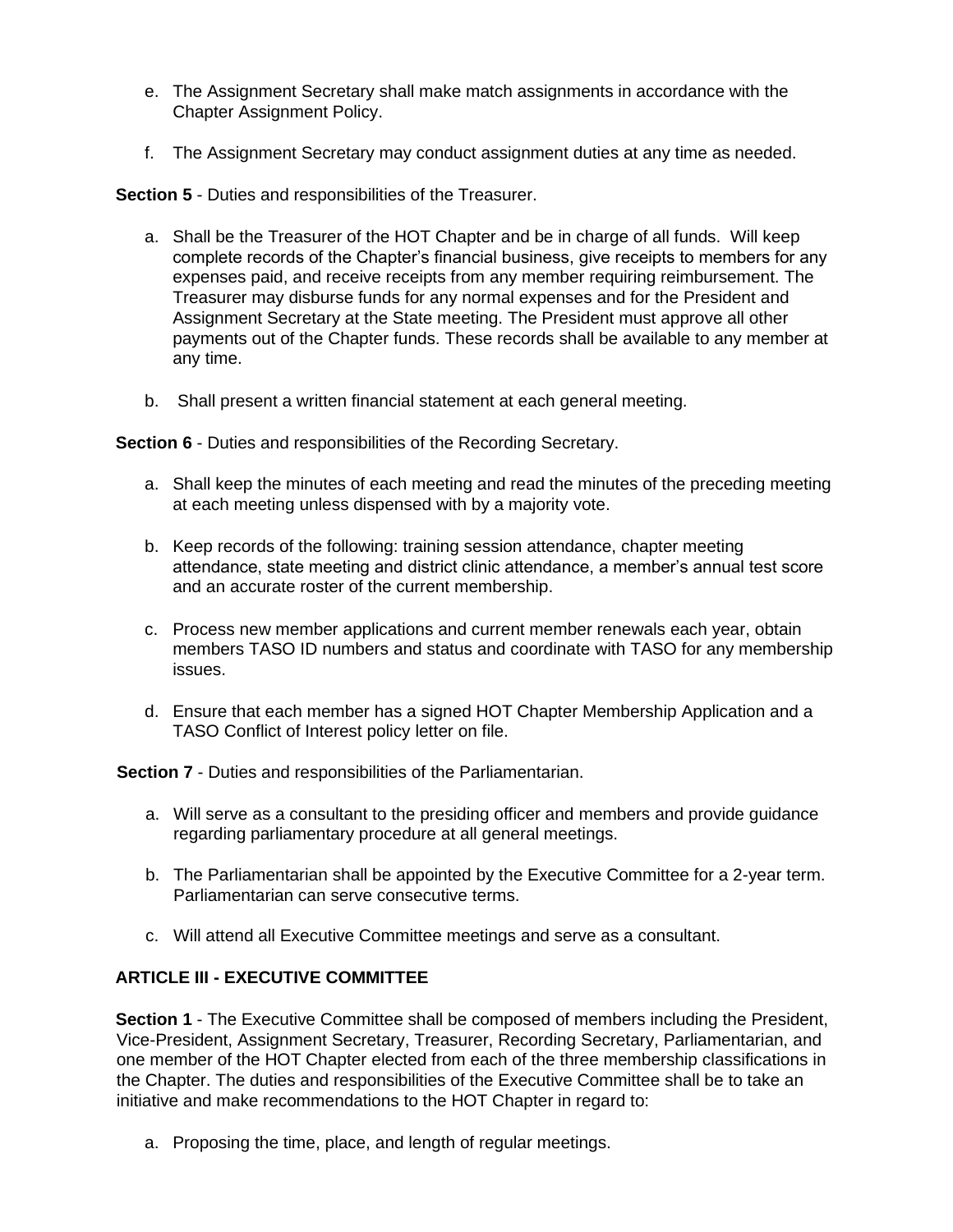- b. The enforcement of TASO regulations regarding uniforms, required equipment, and appearance. Investigation of alleged solicitation of volleyball matches by any member of the chapter.
- c. Reviewing the financial reports of the Treasurer.
- d. Reviewing and keeping up to date the policies of the HOT Chapter and to improve the officiating of volleyball matches. The Executive Committee will present recommendations for Chapter polices to the Chapter members for approval by vote. If a policy is not approved, the Executive Committee will continue to make recommended changes until approved by the Chapter members vote.
- e. Proposing new ideas for the improvement of the operation of the HOT Chapter.
- f. Each section representative will assist in training sessions.

**Section 2** - The Executive Committee shall be responsible for investigations of any alleged violations of the Constitution and Bylaws of the HOT Chapter or TASO by any member. The Executive Committee shall have the power to take disciplinary action on any Chapter member for any misconduct.

**Section 3** - Recommend disciplinary action for any member from the HOT Chapter in the following instances:

- a. Inadequate excuses for failure to attend the required number of meetings.
- b. Failure of a member to give full cooperation to the Executive Committee in the investigation of any matter.
- c. Any other action of a member that is not compatible with good volleyball officiating and official conduct.
- d. Failure to fulfill contract except in emergency situation.
- e. Knowingly and/or repeated submission of a false match fee or a false mileage claim.

**Section 4** - In the case of a recommended disciplinary action of any member, the member charged with a violation must be notified by mail of the charges and given the opportunity to participate in the investigation before being requested to be present at a subsequent Executive Committee meeting at which time the charges will be read, the recommendations of the Executive Committee will be stated and a vote will be taken. A majority of the votes cast by the Executive Committee at the Executive Committee meeting is required in order to take any disciplinary action against the member.

# **ARTICLE IV - ELECTION OF OFFICERS AND EXECUTIVE COMMITTEE MEMBERS**

**Section 1** - The election of officers and Executive Committee members shall be by secret ballot. All nominations for officers and Executive Committee members shall be made from the floor and can be made only at either of the two Regular meetings immediately prior to the annual business/election meeting. In the event the Chapter is unable to hold a regular called meeting in person to conduct the voting process due to unforeseen circumstance beyond their control, the Executive Board can approve a forum to conduct the voting process such as online voting through the authorized assigning software or through an online virtual meeting such as Zoom or Google Meet just to name a few.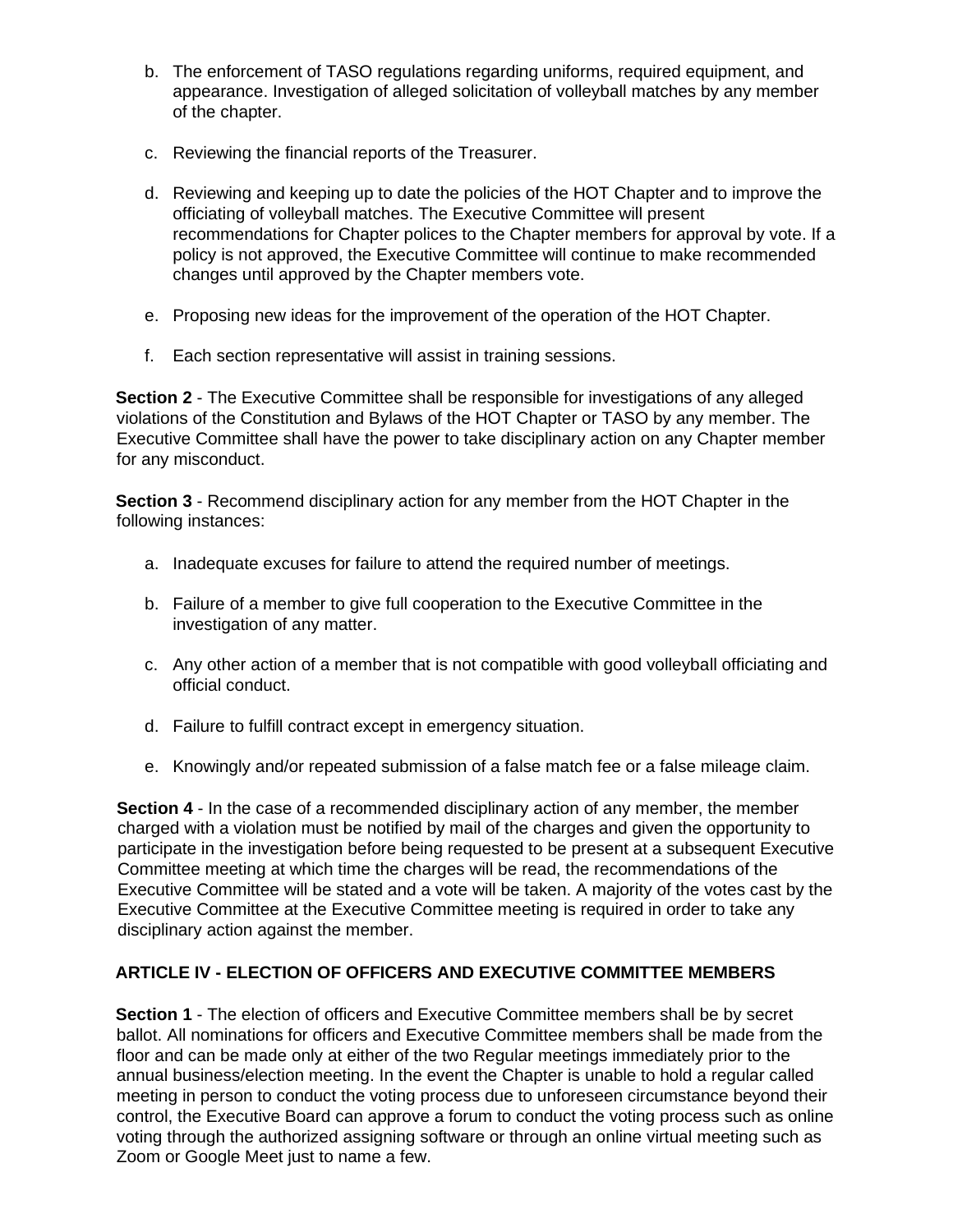**Section 2** - Officers and Executive Committee members shall be elected in the following order:

Even number years: President Recording Secretary **Treasurer** 

Odd number years: Vice-President Assignment Secretary

Every Year: Approved Representative Certified Representative Registered Representative

**Section 3** - The term of office for the all officers shall be for a period of two years and representatives for one year beginning January 1st of each year. Any officer may serve an unlimited number of terms.

**Section 4** - Any vacancy in the Executive Committee shall be filled at a Regular or Called meeting. All members shall be notified at least seven (7) days prior to the meeting of the proposed election to fill a vacancy. Nominations to fill a vacancy shall be made from the floor only and can be made at any meeting, including the meeting that the election is to be held.

**Section 5** - In the event a member elected to the Executive Committee has a change in his classification, no new election will be held. The member so affected will continue to represent the division from which he/she was elected until another election is held.

**Section 6** - Any officer is subject to recall upon recommendation of the Executive Committee by a two-thirds vote of the membership present at a Regular or Called meeting.

## **ARTICLE V - MEETINGS**

**Section 1** - The time, place, and length of the Regular meetings shall be established by the Executive Committee.

**Section 2** - The annual business meeting and election of the Executive Committee members shall be held during the sixth general membership meeting of the season. Nominations for the election of officers shall be at the fourth and fifth general membership meetings.

**Section 3** - All members of the HOT Chapter and their guests, coaches and school officials may be admitted to any Regular meeting.

**Section 4** - A Called meeting shall be defined as one in which all members are notified at least seven (7) days prior to the scheduled meeting.

**Section 5** - As specified in Robert's Rules of Order, a quorum shall be a majority (51%) of the members of the Chapter in good standing.

**Section 6** - Members must attend at least half the meetings to date during the season to be in good standing. In the event the Executive Board is unable to enforce members attendance at a regular called general meeting in person due to unforeseen circumstance beyond their control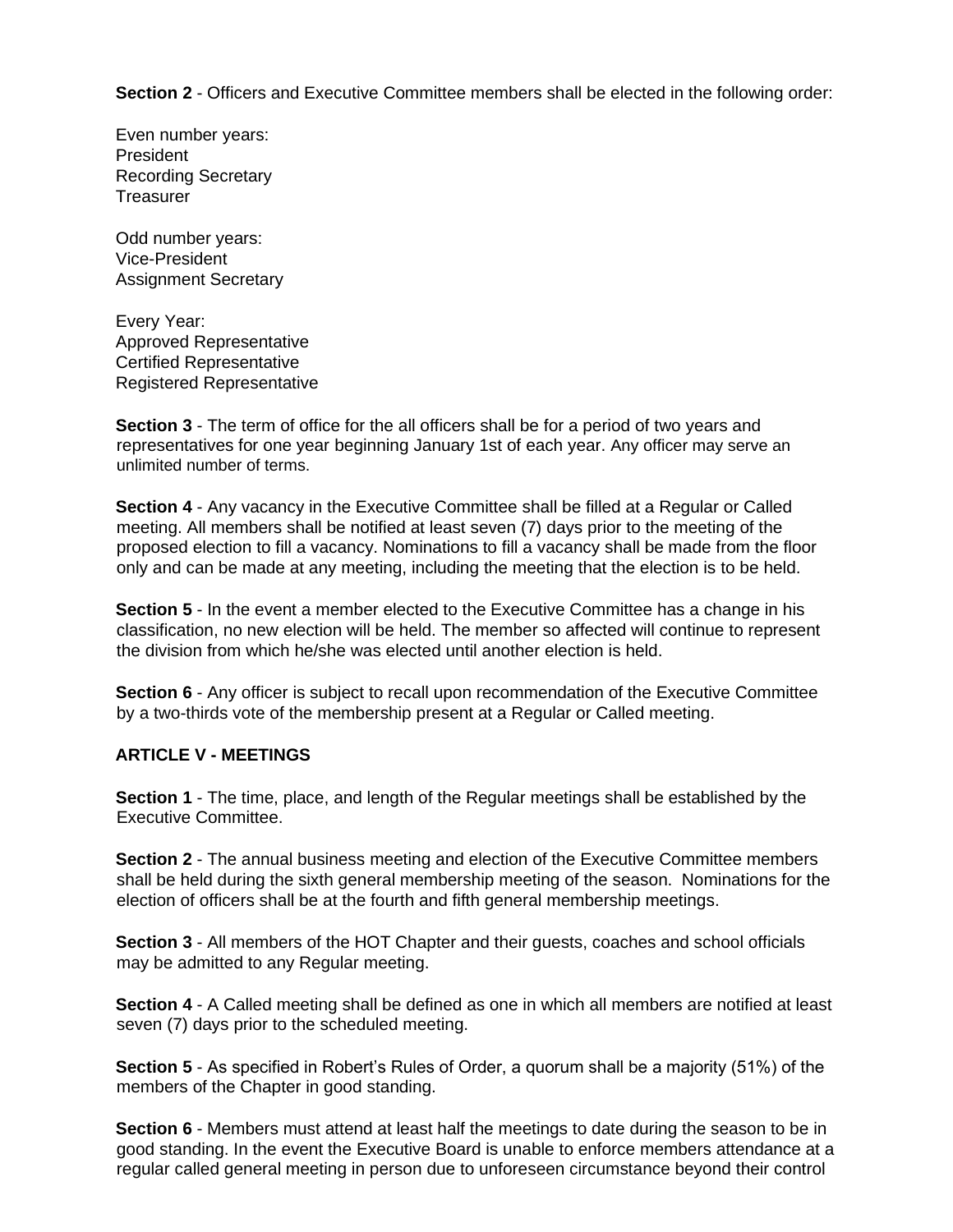and for the safety of all members, the Executive Board can approve a forum to conduct an online virtual meeting such as Zoom or Google Meet just to name a few and will get credit for their attendance.

# **ARTICLE VI - FEES**

**Section 1** - All members shall pay annual local dues to the HOT Chapter an amount to be determined by the General Membership. For returning members, this annual fee is due at the first General Membership meeting of the year, or the first meeting a member attends. Members may not be given assignments until their annual dues are paid. For new members, this fee is to be paid when members join the HOT Chapter and TASO. All members are required to work at a scrimmage each season for at least 3 hours. If a member cannot work at a scrimmage, they will be required to pay additional local dues an amount to be determined by the General Membership.

**Section 2** - The Assignment Secretary will be paid a fee as determine by the General Membership.

**Section 3** - Annual TASO membership fees for new and returning members will be paid IAW current TASO policy. Members must pay this fee upon joining the HOT Chapter and TASO. Returning members who do not pay their annual TASO membership fees by the due date established by TASO may have to pay an additional fee as specified by TASO.

**Section 4** - All match fees and mileage fees for the HOT Chapter for officiating VB matches shall conform to the maximum current fees set by the University Interscholastic League (UIL), the Texas Association of Private and Parochial Schools (TAPPS) and as specified on the current TASO Pay Sheet.

**Section 5** - All fees will be paid to the Chapter Treasurer. The Chapter President and Vice-President will help the Treasurer collect fees from members. The Chapter Treasurer will pay the Assignment Secretary by the end of each season.

## **ARTICLE VII - RULES OF ORDER**

**Section 1** - Unless otherwise specified in this Constitution or Bylaws, the business at meetings of the HOT Chapter and the Executive Committee shall be conducted in accordance with Roberts Rules of Order.

## **ARTICLE VIII - AMENDMENTS TO THE BYLAWS**

**Section 1** - The Bylaws of the HOT Chapter may be amended at any Regular or Called meeting by a two-thirds majority of the members present, and that the proposed amendment has been presented at a regular or called meeting or sent by mail or e-mailed to all members, at least seven (7) days prior to the voting meeting. U.S. Mail is only required to be used for those members that do not have e-mail. A member can request that all constitutional changes and other important chapter business be sent to them using the U.S. Mail.

## **ARTICLE IX - EFFECTIVE DATE**